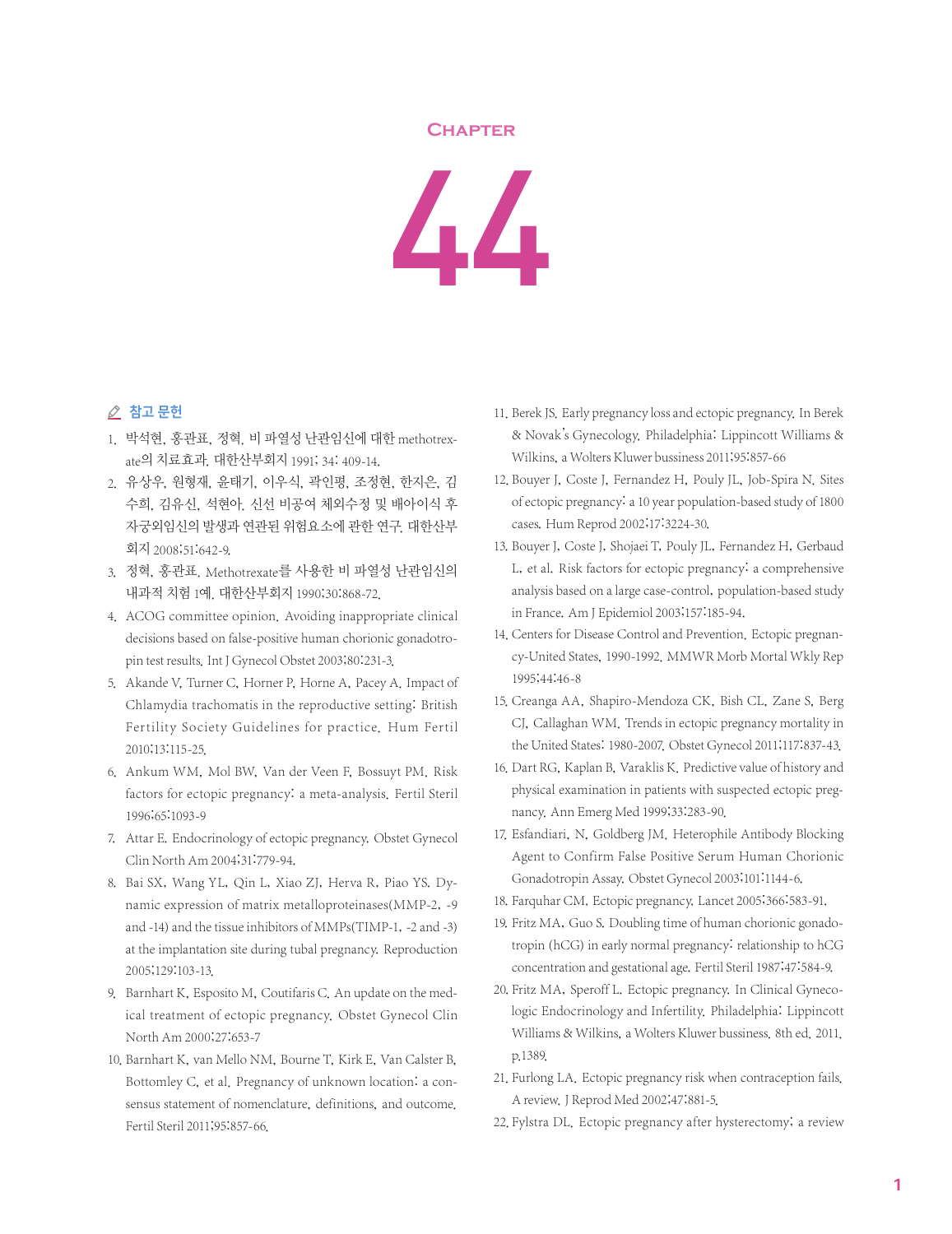and insight into etiology and prevention. Fertil Steril 2010;94:431-5.

- 23. Gelder MS, Boots LR, Younger JB. Use of a single random serum progesterone value as a diagnostic aid for ectopic pregnancy. Fertil Steril 1991;55:497-500.
- 24. Goddijn M, van der Veen F, Schuring-Blom GH, Ankum WM, Leschot NJ. Cytogenetic characteristics of ectopic pregnancy. Hum Reprod 1996;11:2769-71.
- 25. Goldner TE, Lawson HW, Xia Z, Atrash HK. Surveillance for ectopic pregnancy United States, 1970-1989. MMWR CDC Surveill Summ 1993;42:73-85.
- 26. Hajenius PJ, Mol BWJ, Bossuyt PMM, Ankum WM, van der Veen F. Interventions for tubal ectopic pregnancy. In: The Cochrane Library, Issue 1, Oxford: Update Software; 2002.
- 27. Kadar N, Bohrer M, Kemmann E, Shelden R. The discriminatory human chorionic gonadotropin zone for endovaginal sonography: a prospective, randomized study. Fertil Steril 1994;61:1016-20.
- 28. Kadar N, Caldwell BV, Romero R. A method of screening for ectopic pregnancy and its indications. Obstet Gynecol 1981;58:162-6.
- 29. Kadar N, DeVore G, Romero R. Discriminatory hCG zone: its use in the sonographic evaluation for ectopic pregnancy. Obstet Gynecol 1981;58:156-61.
- 30. Kutluay L, Vicdan K, Turan C, Batio-lu S, O-uz S, Gokmen O. Tubal histopathology in ectopic pregnancies. Eur J Obstet Gynecolo Reprod Biol 1994:57:91-4.
- 31. Lau S, Tulandi T. Conservative medical and surgical management of interstitial ectopic pregnancy. Fertility and Sterility 1999;72:207-15.
- 32. Lindahl B, Ahlgren M. Identificationof chorion villi in abortion specimens. Obstet Gynaecol 986;67:79-81.
- 33. Lipscomb GH, Givens VM, Meyer NL, Derita Bran, RN. Comparison of multidose and single-dose methotrexate protocols for the treatment of ectopic pregnancy. American Journal of Obstetrics and Gynecology 2005;192:1844-8.
- 34. Lipscomb GH, Stovall TG, Ling FW. Nonsurgical treatment of ectopic pregnancy. New Engl J Med 2000;343:1325-9.
- 35. Maccato ML, Estrada R, Faro S. Ectopic pregnancy with undetectable serum and urine beta-hCG levels and detection of beta-hCG in the ectopic trophoblast by immmunocytochemical evaluation. Obstet Gynecol 1993;81:878-80.
- 36. Marcus SF, Brinsden PR. Analysis of the incidence and risk factors associated with ectopic pregnancy following in-vitro fertilization and embryo transfer. Hum Reprod 1995;10:199- 203.
- 37. Marshall JR, Hammond CB, Ross GT, Jacobson A, Rayford P,

Odell WD. Plasma and urinary chorionic gonadotropin during early human pregnancy. Obstet Gynecol 1968;32:760-4.

- 38. Nama V, Manyonda I. Tubal ectopic pregnancy: diagnosis and management. Arch Gynecol Obstet 2009;279:443-53.
- 39. Nyberg DA, Filly RA, Laing FC, Mack LA, Zarutskie PW. Ectopic pregnancy. Diagnosis by sonography correlated with quantitative HCG levels. J Ultrasound Med 1987;6:145-50.
- 40. Peter T, Nahida C. Laparotomy to laparoscopy: Changing trends in the surgical management of ectopic pregnancy in a tertiary care teaching hospital. Journal of Minimally Invasive Gynecology 2006;13:175-7.
- 41. Rajesh V, Lawrence M, Evidence-based management of ectopic pregnancy. Current Obstetrics & Gynaecology 2002;12:191-9.
- 42. Seeber BE, Barnhart KT. Suspected ectopic pregnancy. Obstet Gynecol 107 2006;107:399-413.
- 43. Seifer DB, Gutmann, Grant WD, Kamps CA, DeCherney AH. Comparison of persistent ectopic pregnancy after laparoscopic salpingostomy versus salpingostomy at laparotomy for ectopic pregnancy. Obstet Gynecol 1993;81:378-82.
- 44. Shaw JL, Oliver E, Lee KF, Entrican G, Jabbour HN, Critchley HO, et al. Cotinine exposure increases Fallopian tube PROKR1 expression via nicotinic AChRalpha-7: a potential mechanism explaining the link between smoking and tubal ectopic pregnancy. Am J Pathol 2010;177:2509-15.
- 45. Sivalingam VN, Duncan WC, Kirk E, Shephard LA, Horne AW. Diagnosis and management of ectopic pregnancy. J Fam Plann Reprod Health Care 2011;37:231-40.
- 46. Stovall TG, Ling FW, Anderson RN, Buster JE. Improved sensitivity and specificity of a single measurement of serum progesterone over serial quantitative beta-human chorionic gonadotrophin in screening for ectopic pregnancy. Hum Reprod 1992;7:723-5.
- 47. Talbot P, Riveles K. Smoking and reproduction: the oviduct as a target of cigarette smoke. Reprod Biol Endocrinol 2005;3:52.
- 48. Trio D, Strobelt N, Picciolo C, Lapinski RH, Ghidini A. Prognostic factors for successful expectant management of ectopic pregnancy. Fertility and Sterility 1995;63:469-72.
- 49. Tulandi T. Management of ectopic pregnancy: surgical and non-surgical approaches. Current Obstetrics & Gynaecology 1995;5:137-41.
- 50. Tzafettas J, Anapliotis S, Zournatzi V, Boucklis A. Oxouzoglou N. Bondis J. Transvaginal intra-amniotic injection of methotrexate in early ectopic pregnancy. Advantages over the laparoscopic approach Early Human Development 1994;39:101-7.
- 51. Vermesh M, Silva PD, Rosen GF. Management of unruptured